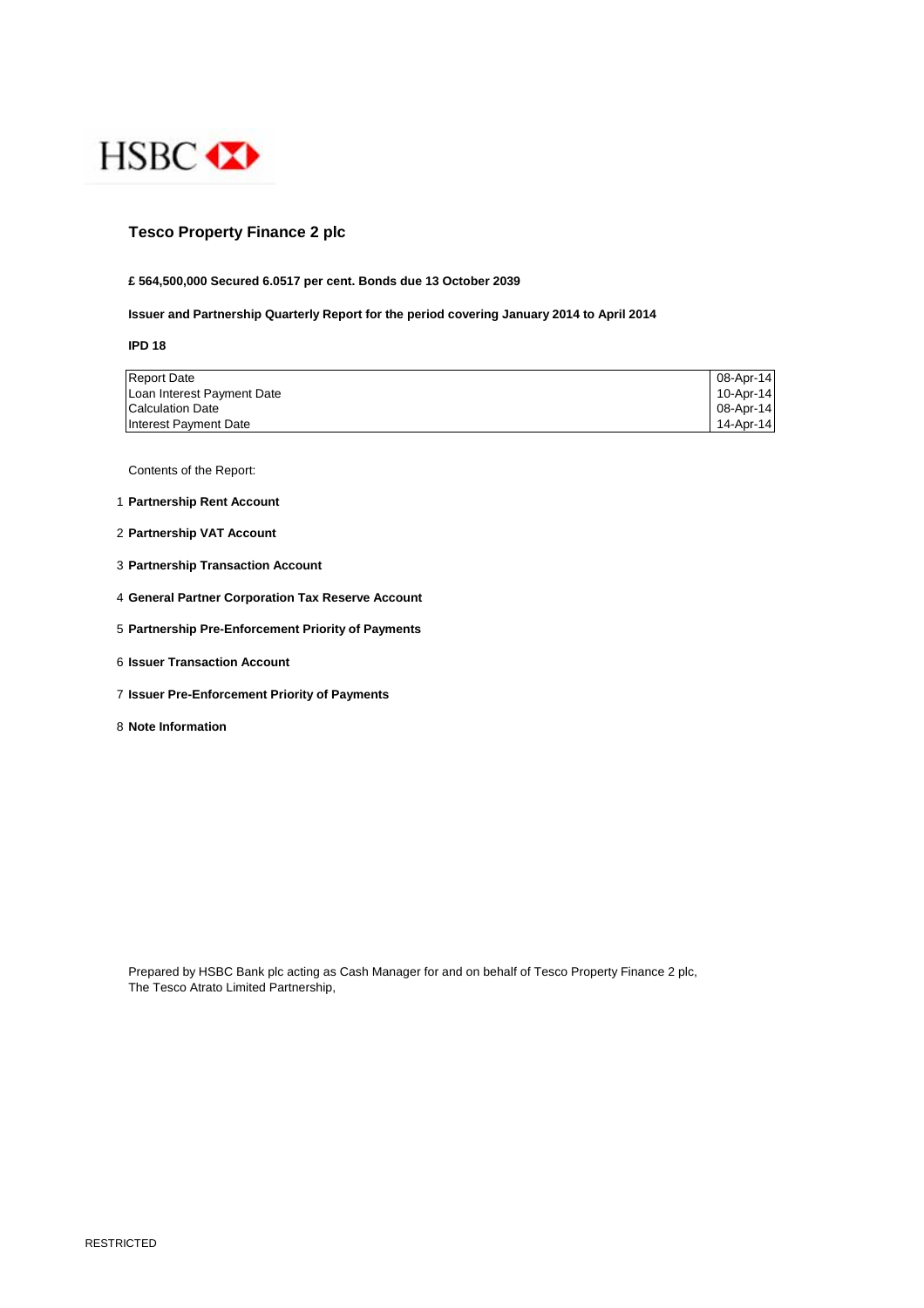## **1. Partnership Rent Account 69796072**

|             | Opening Balance                    | $0.08$ Cr           |
|-------------|------------------------------------|---------------------|
| <b>DATE</b> | <b>ENTRY DETAILS</b>               | CR/DR<br>AMOUNT (£) |
| 23-Sep-09   | Initial Deposit on Closing Date    | 5,000.00 Cr         |
| 20-Mar-14   | Rent                               | 8,678,746.90 Cr     |
| 10-Apr-14   | To Partnership Transaction Account | 8,678,746.90 Dr     |
|             | <b>Closing Balance</b>             | 5,000.08 Cr         |

## **2. Partnership VAT Account 69796099**

|             | Opening Balance                   | 1,930,838.78 Cr     |
|-------------|-----------------------------------|---------------------|
| <b>DATE</b> | <b>ENTRY DETAILS</b>              | AMOUNT (£)<br>CR/DR |
|             |                                   |                     |
| 30-Jan-14   | <b>VAT Payment</b>                | 1,703,419.72 Dr     |
| 13-Mar-14   | <b>Issuer Transaction Account</b> | 200,000.00 Dr       |
| 20-Mar-14   | <b>VAT Funding</b>                | 1,735,749.39 Cr     |
|             |                                   |                     |
|             | <b>Closing Balance</b>            | 1,763,168.45 Cr     |

#### **3. Partnership Transaction Account 69796080**

| 11-Oct-13   | Opening Balance            | 132,627.27 Cr    |       |
|-------------|----------------------------|------------------|-------|
| <b>DATE</b> | <b>ENTRY DETAILS</b>       | AMOUNT (£)       | CR/DR |
|             |                            |                  |       |
| 17-Feb-14   | <b>SFM Refund</b>          | 362.70 Cr        |       |
| 13-Mar-14   | Credit from VAT account    | 200,000.00 Cr    |       |
| 07-Apr-14   | <b>Credit Interest</b>     | 750.83 Cr        |       |
| 07-Apr-14   | <b>Credit Interest</b>     | 68.71 Cr         |       |
| 07-Apr-14   | <b>Credit Interest</b>     | 352.97 Cr        |       |
| 10-Apr-14   | <b>Transfer from Rent</b>  | 8,678,746.90 Cr  |       |
| 10-Apr-14   | <b>Trustee Fee</b>         | 1,500.00 Dr      |       |
| 10-Apr-14   | Ongoing Fee                | 14,819.04 Dr     |       |
| 10-Apr-14   | Expenses                   | 21,130.38 Dr     |       |
| 10-Apr-14   | Partnership Swap payment   | 1,734,128.96 Cr  |       |
| 10-Apr-14   | Partnership Debt           | 10,258,559.02 Dr |       |
| 10-Apr-14   | Property Advisor Fee       | 351,132.67 Dr    |       |
| 10-Apr-14   | <b>Transfer to General</b> | $0.00$ Dr        |       |
|             |                            |                  |       |
|             |                            |                  |       |
|             |                            |                  |       |
|             | <b>Closing Balance</b>     | 99,897.23 Cr     |       |
|             |                            |                  |       |

# **4. General Partner Corporation Tax Reserve Account 69796115**

|      | Opening Balance        | $0.00C$ r           |
|------|------------------------|---------------------|
| DATE | <b>ENTRY DETAILS</b>   | CR/DR<br>AMOUNT (£) |
|      |                        |                     |
|      |                        |                     |
|      |                        |                     |
|      | <b>Closing Balance</b> | 0.00 Cr             |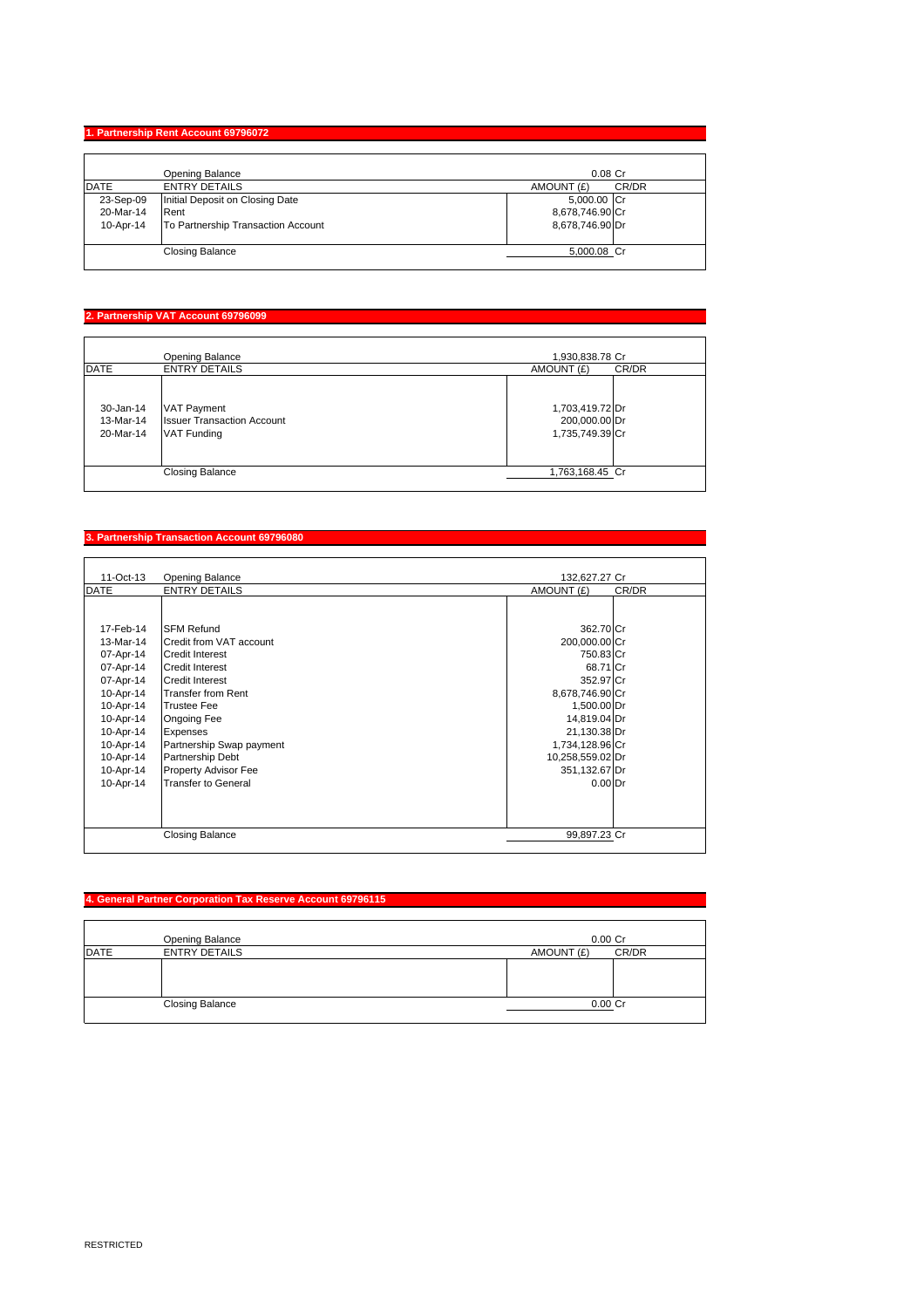|           | 5. Partnership Pre-Enforcement Priority of Payments                           |                          |                       |
|-----------|-------------------------------------------------------------------------------|--------------------------|-----------------------|
|           |                                                                               | <b>Funds Paid Out of</b> | <b>Funds Received</b> |
| Date      |                                                                               | account (£)              | into account (£)      |
| 10-Apr-14 |                                                                               |                          |                       |
|           | <b>Partnership Available Funds</b>                                            |                          |                       |
|           |                                                                               |                          |                       |
|           | a Rental Income                                                               |                          | 8,678,746.90          |
|           | b Funds from Issuer under Partnership Swaps                                   |                          | 10,258,582.98         |
|           | c From Partnership VAT Account                                                |                          |                       |
|           | d From Partnership Disposal Proceeds Account                                  |                          |                       |
|           | e From Partnership Insurance Proceeds Account                                 |                          |                       |
|           | f Interest received by the Partnership Accounts and Rent Account              |                          |                       |
|           | g Eligible Investment Earnings by Partnership                                 |                          |                       |
|           | h Advance under Committed Subordinated Loan Agreement                         |                          |                       |
|           | Net proceeds of a CPO Disposal or a Mortgage Property                         |                          |                       |
|           | Net proceeds of a disposal of a Mortgage Property                             |                          |                       |
|           | k Any other sums standing to the credit of the Partnership Transaction Ac     |                          | 334,162.48            |
|           | <b>Partnership Pre-Enforcement Priority of Payments</b>                       |                          |                       |
|           |                                                                               |                          |                       |
|           | a Partnership Security Trustee Fees                                           | 1,500.00                 |                       |
|           | b Issuer Security Trustee Fee, Bond Trustee, operating expenses of the Issuer |                          |                       |
|           | (Ongoing Partnership Facility Fee)                                            | 9,069.04                 |                       |
|           | c Partnership Operating Expenses excluding GP UK Tax                          | 9,000.00                 |                       |
|           | d Partnership Operator Fee                                                    | 7,630.38                 |                       |
|           | d Property Advisor Fee (Annual 25 K Jan)                                      |                          |                       |
|           | d Nominees Corporate Services Provider Fee                                    | 3,000.00                 |                       |
|           | d Nominees Holdco Corporate Services Provider Fee                             | 1,500.00                 |                       |
|           | d Nominees Side Letter payments                                               |                          |                       |
|           | d Nominees Holdco Side Letter payments                                        |                          |                       |
|           | d Account Bank Fee                                                            |                          |                       |
|           | d Cash Manager Fee                                                            |                          |                       |
|           | d Issuer Account Bank, PPA CM, CSP Fee (Ongoing Partnership Facility Fee)     | 5,000.00                 |                       |
|           | d Headlease payment                                                           |                          |                       |
|           | e Partnership Expenses Ledger payment                                         | 6,250.00                 |                       |
|           | f Partnership Debt Interest                                                   | 8,073,872.02             |                       |
|           | f Partnership Swap payment                                                    | 8,524,454.02             |                       |
|           | g Partnership Debt Principal                                                  | 2,184,687.00             |                       |
|           | Issuer Partnership Swap Termination Amount (Ongoing Partnership Facility      |                          |                       |
|           | h Fee)                                                                        | 750.00                   |                       |
|           | Partnership Swap Termination Amount                                           |                          |                       |
|           | Property Pool Manager Fee                                                     | 351,132.67               |                       |
|           | k Partnership Expenses Ledger payment                                         | 93,647.23                |                       |
|           | I Alteration Adjustment Rent                                                  |                          |                       |
|           | m Committed Subordinated Loan payment                                         |                          |                       |
|           | n Partnership Distribution Account                                            |                          |                       |
|           | <b>Totals</b>                                                                 | 19,271,492.36            | 19,271,492.36         |

| Expense Reserve Ledger - Max GBP 500,000.00 |                   |              |
|---------------------------------------------|-------------------|--------------|
|                                             | Date<br>10-Apr-14 | 99,897.23 Cr |
|                                             | Balance           | 99,897.23    |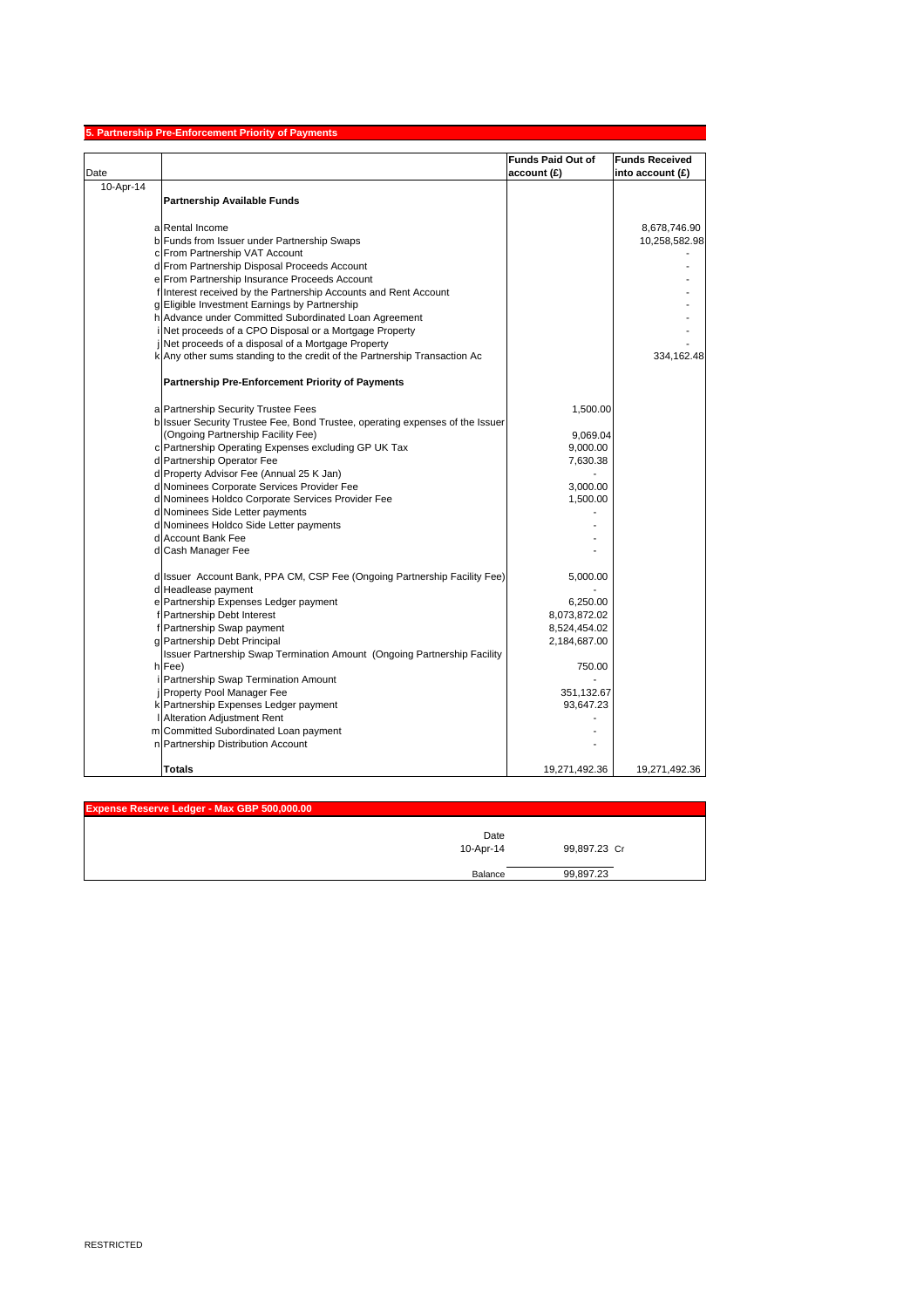#### **6. Issuer Transaction Account 69796123**

|                                                                                                                                             | <b>Opening Balance</b>                                                                                                                                                                                                                             | 69,673.02 Cr                                                                                                                                                             |       |
|---------------------------------------------------------------------------------------------------------------------------------------------|----------------------------------------------------------------------------------------------------------------------------------------------------------------------------------------------------------------------------------------------------|--------------------------------------------------------------------------------------------------------------------------------------------------------------------------|-------|
| <b>DATE</b>                                                                                                                                 | <b>ENTRY DETAILS</b>                                                                                                                                                                                                                               | AMOUNT (£)                                                                                                                                                               | CR/DR |
| 03-Feb-14<br>03-Mar-14<br>01-Apr-14<br>14-Apr-14<br>14-Apr-14<br>14-Apr-14<br>14-Apr-14<br>14-Apr-14<br>14-Apr-14<br>14-Apr-14<br>14-Apr-14 | Credit interest<br>Credit interest<br><b>Credit interest</b><br><b>Swaps Receipts</b><br>Partnership Debt<br><b>Swap Pays</b><br><b>Ongoing Fee</b><br><b>HSBC</b> Fee<br><b>Issuer Operating Expenses</b><br><b>Issuer Profit</b><br><b>Notes</b> | 135.87 Cr<br>8.03 Cr<br>8.32 Cr<br>1,734,128.96 Cr<br>10,258,559.02 Cr<br>1,734,128.96 Dr<br>14,069.04 Cr<br>7,700.00 Dr<br>6,369.04 Dr<br>750.00 Cr<br>10,258,559.01 Dr |       |
|                                                                                                                                             | <b>Closing Balance</b>                                                                                                                                                                                                                             | 70,575.25 Cr                                                                                                                                                             |       |

## **7. Issuer Pre-Enforcement Priority of Payments**

| Date      |                                                        | <b>Funds Paid Out of</b><br>account (£) | <b>Funds Received</b><br>into account (£) |
|-----------|--------------------------------------------------------|-----------------------------------------|-------------------------------------------|
| 14-Apr-14 |                                                        |                                         |                                           |
|           | <b>Issuer Available Funds</b>                          |                                         |                                           |
|           | a Funds due to Issuer under Partnership Swap Agreement |                                         | 8,524,454.02                              |
|           | b Amounts due to Issuer in respect of Partnership Loan |                                         | 10,273,378.06                             |
|           | c Any amount due to Issuer under Issuer Swap Agreement |                                         | 10,258,582.98                             |
|           | d Ineterest Received by Issuer on Transaction Account  |                                         | 0.00                                      |
|           | e Eigible Investment Earnings                          |                                         | 0.00                                      |
|           | <b>Issuer Pre-Enforcement Priority of Payments</b>     |                                         |                                           |
|           | a Bond Trustee Fee                                     | 1,200.00                                |                                           |
|           | a Issuer Security Trustee Fee                          | 1,500.00                                |                                           |
|           | <b>b</b> Issuer Operating Expenses                     | 6.369.04                                |                                           |
|           | c Issuer/Issuer Holdco Corporate Services Provider Fee | 0.00                                    |                                           |
|           | c Paying Agent Fee                                     | 500.00                                  |                                           |
|           | c Account Bank Fee                                     | 750.00                                  |                                           |
|           | c Cash Manager Fee                                     | 3,750.00                                |                                           |
|           | d Bond Interest                                        | 8,073,872.01                            |                                           |
|           | d Bond Principal<br>d Issuer Swap Provider             | 2,184,687.00<br>8,524,454.02            |                                           |
|           | d Partnership Swap payment                             | 10,258,582.98                           |                                           |
|           | e Issuer Profit                                        | 750.00                                  |                                           |
|           | f Swap Subordinated Amounts                            | 0.00                                    |                                           |
|           | g Issuer Partnership Swap Termination Amount           | 0.00                                    |                                           |
|           | hilssuer Transaction Account                           | 0.01                                    |                                           |
|           | Totals                                                 | 29,056,415.06                           | 29,056,415.06                             |